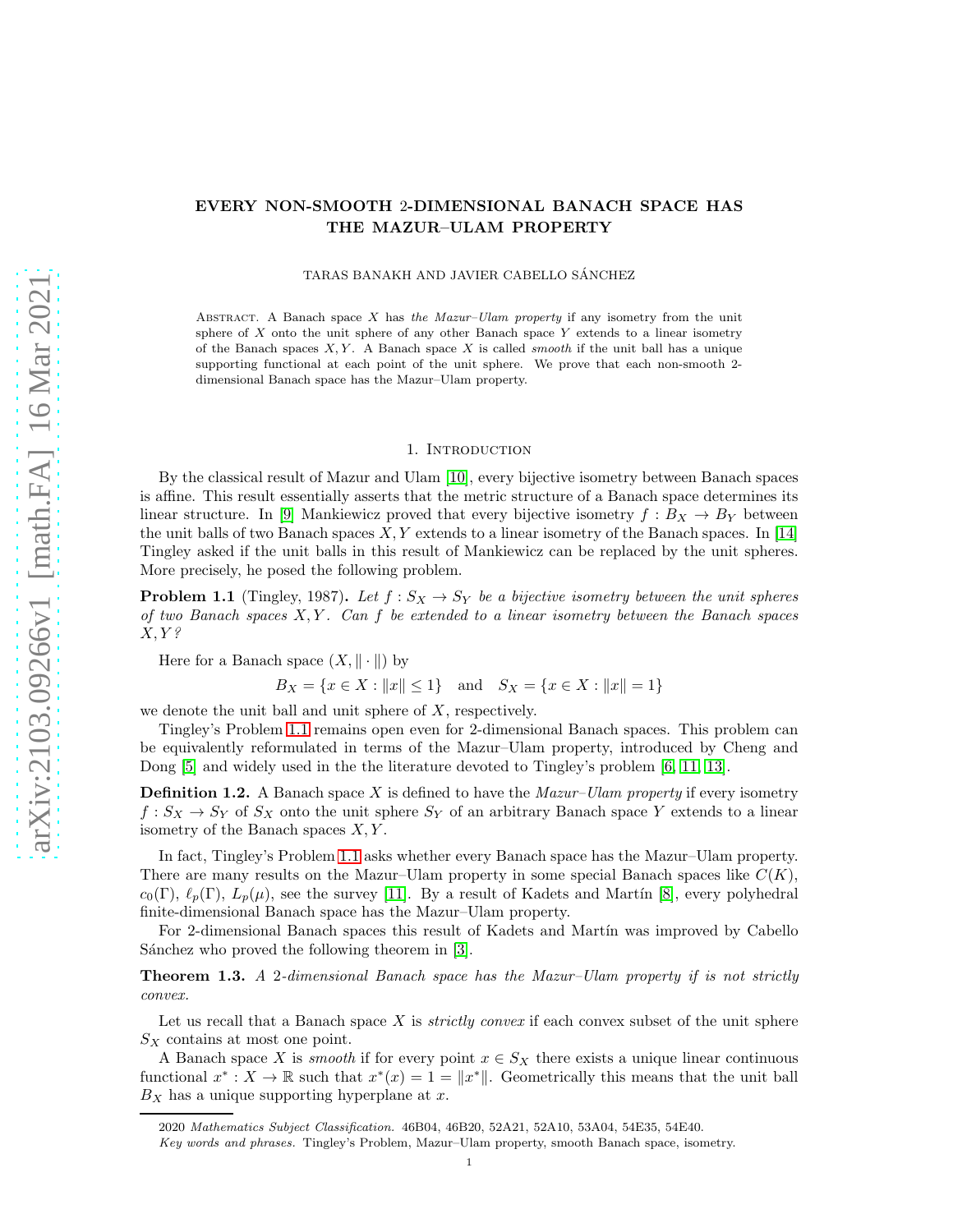It is well-known  $[7, 7.23]$  that a reflexive Banach space X is strictly convex if and only if its dual Banach space  $X^*$  is smooth.

The main result of this paper is the following theorem, a kind of a dual version of Theorem [1.3.](#page-0-1)

<span id="page-1-0"></span>Theorem 1.4. Each non-smooth 2-dimensional Banach space has the Mazur–Ulam property.

This theorem follows from Propositions [4.2](#page-6-0) and [4.7,](#page-8-0) proved in Section [4.](#page-6-1) For piecewise  $C<sup>1</sup>$ smooth Banach spaces, Theorem [1.4](#page-1-0) was proved in [\[4\]](#page-12-10).

Remark 1.5. Theorems [1.4](#page-1-0) and Proposition [4.7](#page-8-0) (on the Mazur–Ulam property of 2-dimensional Banach spaces whose sphere contains two linearly independent special directions) are essential ingredients in the main result of the paper [\[2\]](#page-12-11) answering the Tingley's Problem in the class of 2-dimensional Banach spaces.

# 2. The natural parameterization of the unit sphere of a 2-dimensional Banach **SPACE**

By a 2-based Banach space we understand any 2-dimensional Banach space X endowed with a basis  $e_1, e_2$  consisting of two linearly independent vectors in X.

Let X be a 2-based Banach space and  $e_1, e_2$  be the basis of X.

The polar parameterization of the unit sphere  $S_X$  is the map

$$
\mathbf{p} : \mathbb{R} \to S_X, \quad \mathbf{p} : t \mapsto \frac{\mathbf{e}^{it}}{\|\mathbf{e}^{it}\|}, \quad \text{where} \quad \mathbf{e}^{it} = \cos(t)\mathbf{e}_1 + \sin(t)\mathbf{e}_2.
$$

The following properties of the polar parameterization were established in [\[1,](#page-12-12) §4].

<span id="page-1-1"></span>**Lemma 2.1.** The polar parameterization  $\mathbf{p} : \mathbb{R} \to S_X$  has the following properties:

- (1)  $\mathbf{p}(t+\pi) = -\mathbf{p}(t)$  for every  $t \in \mathbb{R}$ ;
- (2) the function p has one-sided derivatives

$$
\mathbf{p}'_-(t) = \lim_{\varepsilon \to -0} \frac{\mathbf{p}(t + \varepsilon) - \mathbf{p}(t)}{\varepsilon} \quad \text{and} \quad \mathbf{p}'_+(t) = \lim_{\varepsilon \to +0} \frac{\mathbf{p}(t + \varepsilon) - \mathbf{p}(t)}{\varepsilon}
$$

at each point  $t \in \mathbb{R}$ ;

(3) the set  $\{t \in \mathbb{R} : \mathbf{p}'_-(t) \neq \mathbf{p}'_+(t)\}$  is at most countable.

(4)  $\frac{c}{C} \cdot |\sin(\varepsilon)| \le ||\mathbf{p}(t+\varepsilon) - \mathbf{p}(t)|| \le \frac{2C^2}{c^2}$  $\frac{C}{c^2} \cdot |\varepsilon|$  for any  $t, \varepsilon \in \mathbb{R}$ ; (5)  $\frac{c}{C} \le \min{\{\|\mathbf{p}'_-(t)\|, \|\mathbf{p}'_+(t)\|\}} \le \max{\{\|\mathbf{p}'_-(t)\|, \|\mathbf{p}'_+(t)\|\}} \le \frac{2C^2}{c^2}$  $\frac{C}{c^2}$  for every  $t \in \mathbb{R}$ ,

where  $c = \min{ {\|\mathbf{e}^{it}\| : t \in \mathbb{R} } \}$  and  $C = \max{ {\|\mathbf{e}^{it}\| : t \in \mathbb{R} } \}.$ 

Lemma [2.1](#page-1-1) implies that the function

$$
\mathbf{s} : \mathbb{R} \to \mathbb{R}, \ \ \mathbf{s} : t \mapsto \int_0^t \|\mathbf{p}'_-(u)\| \, du = \int_0^t \|\mathbf{p}'_+(u)\| \, du
$$

is continuous and strictly increasing.

For  $t \in [0, \pi]$  the value  $s(t)$  can be thought as the length of the curve on the sphere  $S_X$  between the points  $p(0)$  and  $p(t)$  in the Banach space X. The number

$$
L = \mathbf{s}(\pi) = \int_0^{\pi} ||\mathbf{p}'_-(t)||dt = \int_0^{\pi} ||\mathbf{p}'_+(t)||dt
$$

is called the *half-length* of the sphere  $S_X$  in X.

The image

$$
\breve{S}_X = \{ \mathbf{p}(t) : 0 \le t \le \pi \}
$$

is called the *upper half-sphere* of the 2-based Banach space  $X$ .

Since the function s is continuous and increasing, there exists a unique continuous increasing function  $\mathbf{t} : \mathbb{R} \to \mathbb{R}$  such that  $\mathbf{s} \circ \mathbf{t}$  is the identity map of  $\mathbb{R}$ .

The function

$$
\mathbf{r} : \mathbb{R} \to S_X, \; \mathbf{r} : s \mapsto \mathbf{p} \circ \mathbf{t}(s),
$$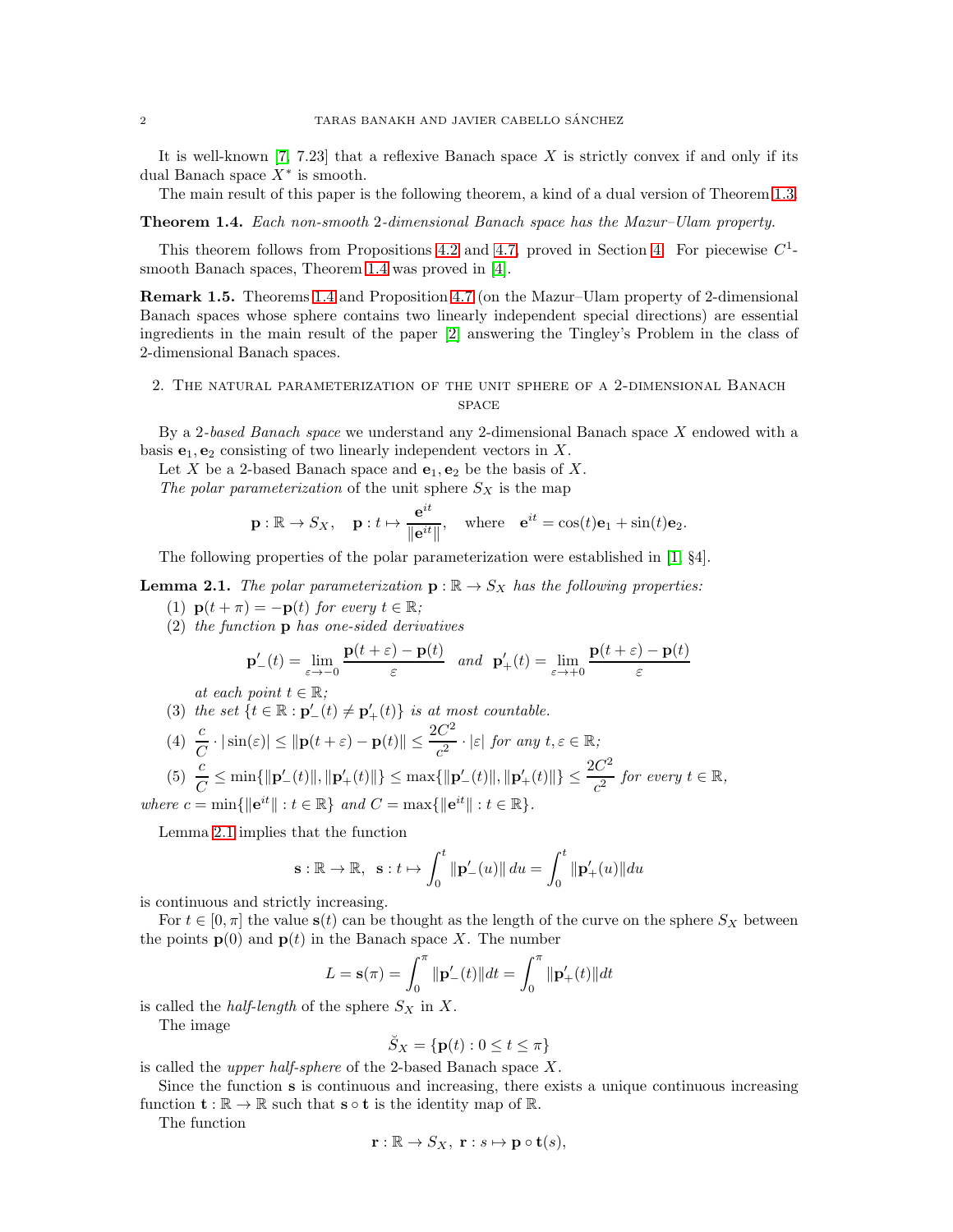is called the natural parameterization of the sphere  $S_X$ .

The following properties of the natural parameterization were established in [\[1,](#page-12-12) §5].

<span id="page-2-1"></span>**Lemma 2.2.** The natural parameterization  $\mathbf{r} : \mathbb{R} \to S_X$  of  $S_X$  has the following properties:

- (1)  $\mathbf{r}(s+L) = -\mathbf{r}(s)$  for every  $s \in \mathbb{R}$ ;
- (2) the function r has one-sided derivatives

$$
\mathbf{r}'_{-}(s) = \lim_{\varepsilon \to -0} \frac{\mathbf{r}(s + \varepsilon) - \mathbf{r}(s)}{\varepsilon} \quad and \quad \mathbf{r}'_{+}(s) = \lim_{\varepsilon \to +0} \frac{\mathbf{r}(s + \varepsilon) - \mathbf{r}(s)}{\varepsilon}
$$

at each point  $s \in \mathbb{R}$ ;

- (3) the set  $\{s \in \mathbb{R} : \mathbf{r}'_{-}(s) \neq \mathbf{r}'_{+}(s)\}$  is at most countable;
- (4) **r** is non-expanding and has  $\|\mathbf{r}'_-(s)\| = \|\mathbf{r}'_+(s)\| = 1$  for every  $s \in \mathbb{R}$ .
- (5) If **r** is differentiable on some open set  $U \subseteq \mathbb{R}$ , then **r** is continuously differentiable on U.

The natural parametrization is closely related to the intrinsic metric on the half-sphere  $S_X$ . For two points  $x, y \in \check{S}_X$  the real number

$$
\check{d}(x,y) = \sup_{\varepsilon > 0} \inf \left\{ \sum_{i=1}^n \|x_{i+1} - x_i\| : x_0, \dots, x_n \in \check{S}_X, \ x_0 = x, \ x_n = y, \ \max_{1 \le i \le n} \|x_{i+1} - x_i\| < \varepsilon \right\}
$$

is called the *intrinsic distance* between the points x, y on the half-sphere  $S_X$ . The following lemma can be proved by analogy with Lemma 3.1 of [\[1\]](#page-12-12).

<span id="page-2-2"></span>**Lemma 2.3.** If **r** is continuously differentiable at each point  $s \in (0, L)$ , then the map  $\mathbf{r} \restriction_{[0, L]}$  is an isometry of the interval  $[0, L]$  onto the half-sphere  $\check{S}_X$  endowed with the intrinsic distance.

If r is arbitrary, then we can prove a weaker statement.

<span id="page-2-0"></span>**Lemma 2.4.** For any  $s \in \mathbb{R}$  and small  $\varepsilon$  we have

$$
\|\mathbf{r}(s+\varepsilon) - \mathbf{r}(s)\| = (1+o(1)) \cdot |\varepsilon|.
$$

*Proof.* If  $\varepsilon > 0$ , then  $\mathbf{r}(s + \varepsilon) = \mathbf{r}(s) + \mathbf{r}'_+(s)\varepsilon + o(\varepsilon)$  and hence

$$
\|\mathbf{r}(s+\varepsilon)-\mathbf{r}(s)\|=\|\mathbf{r}_+'(s)+o(1)\|\cdot|\varepsilon|=(\|\mathbf{r}_+'(s)\|+o(1))\cdot|\varepsilon|=(1+o(1))\cdot|\varepsilon|.
$$

By analogy we can show that  $||\mathbf{r}(s + \varepsilon) = \mathbf{r}(s)|| = (1 + o(1)) \cdot |\varepsilon|$  for small  $\varepsilon < 0$ .

For every parameter  $s \in \mathbb{R}$  let

$$
\mathbf{r}'_{\pm}(s) = \frac{1}{2} (\mathbf{r}'_{+}(s) + \mathbf{r}'_{-}(s)).
$$

It is easy to see that the vectors  $\mathbf{r}(s)$  and  $\mathbf{r}'_{\pm}(s)$  are linearly independent. Then

$$
\frac{1}{2}(\mathbf{r}'_{+}(s) - \mathbf{r}'_{-}(s)) = j(s) \cdot \mathbf{r}(s) + j(s) \cdot \mathbf{r}'_{+}(s)
$$

for some real numbers  $j(s)$  and  $\tilde{j}(s)$ , called the *radial* and *tangential jumps* of the derivative r' at s, respectively.

It follows that

$$
\mathbf{r}'_+(s) = j(s) \cdot \mathbf{r}(s) + (1 + \ddot{j}(s)) \cdot \mathbf{r}'_{\pm}(s) \quad \text{and} \quad \mathbf{r}'_-(s) = -j(s) \cdot \mathbf{r}(s) + (1 - \ddot{j}(s)) \cdot \mathbf{r}'_{\pm}(s).
$$

**Lemma 2.5.** (1) 
$$
|j(s)| < 1
$$
.  
\n(2)  $\mathbf{r}'_{-}(s) = \mathbf{r}'_{+}(s)$  iff  $j(s) = 0$ .  
\n(3)  $j(s) \leq 0$ .

*Proof.* 1. It is easy to see that the bases  $(\mathbf{r}(s), \mathbf{r}'_-(s)), (\mathbf{r}(s), \mathbf{r}'_+(s)), (\mathbf{r}(s), \mathbf{r}'_+(s))$  have the same orientation, which implies that for the basis  $(r(s), r'_{\pm}(s))$  the  $r'_{\pm}(s)$ -coordinates  $1+j(s)$  and  $1-j(s)$ of the vectors  $\mathbf{r}'_+(s)$  and  $\mathbf{r}'_-(s)$  are positive and hence  $|\ddot{j}(s)| < 1$ .

2. If  ${\bf r}'_{-}(s) = {\bf r}'_{+}(s)$ , then  $0 = \frac{1}{2}({\bf r}'_{+}(s) - {\bf r}'_{-}(s)) = j(s) \cdot {\bf r}(s) + j(s) \cdot {\bf r}'_{\pm}(s)$  and hence  $j(s) = 0$ . If 2. If  $\mathbf{r}'_{+}(s) = 0$ , then the vectors  $\mathbf{r}'_{+}(s) = (1 + \tilde{j}(s))\mathbf{r}'_{+}(s)$  and  $\mathbf{r}'_{-}(s) = (1 - \tilde{j}(s))\mathbf{r}'_{+}(s)$  are collinear and  $\mathbf{r}'_{-}(s) = 0$ . hence they are equal since they have the same norm and the bases  $(\mathbf{r}(s), \mathbf{r}'_{-}(s))$  and  $(\mathbf{r}(s), \mathbf{r}'_{+}(s))$ have the same orientation.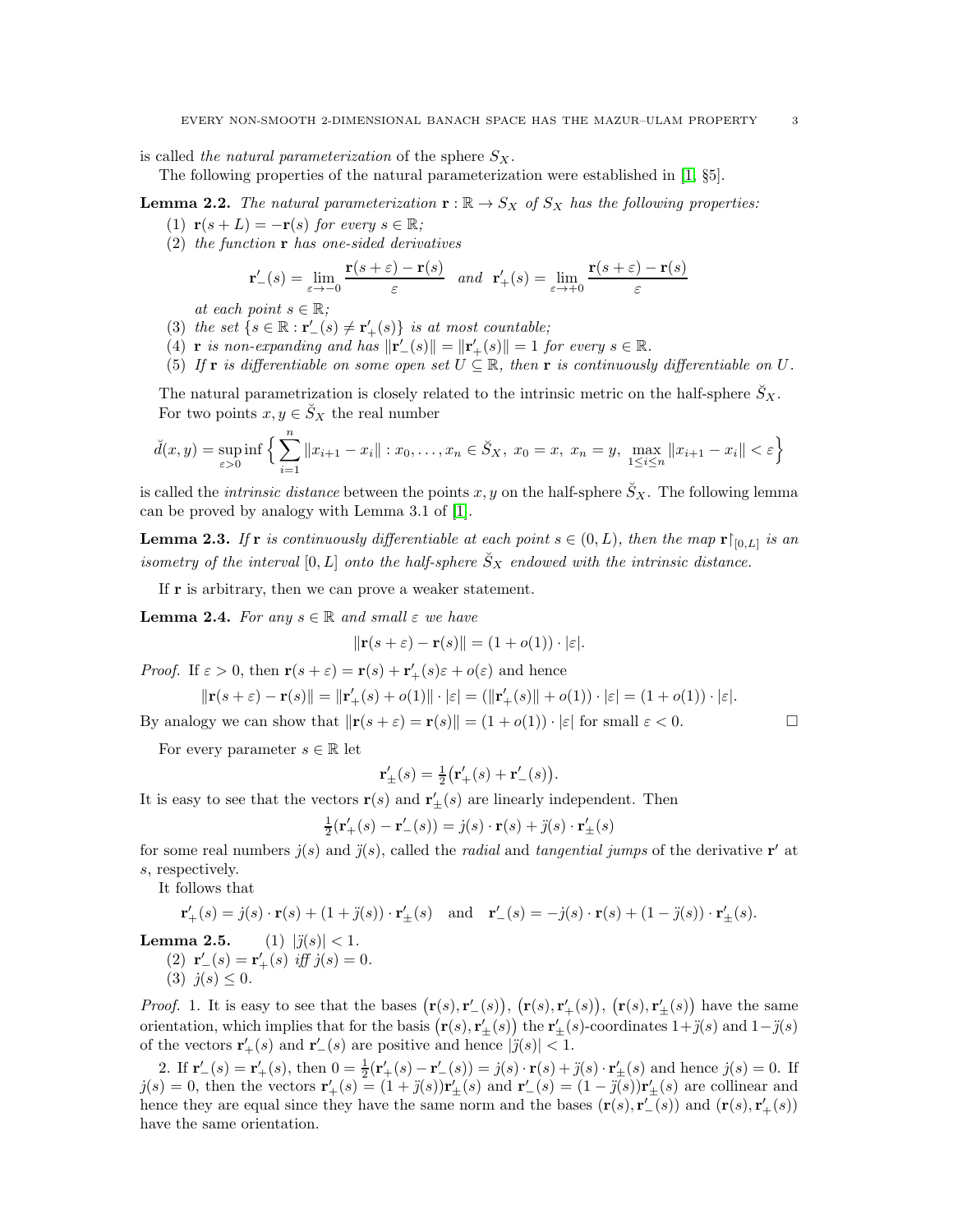3. The inequality  $j(s) \leq 0$  follows from the convexity of the ball  $B_X$ , see the following picture.



 $\Box$ 

In the following lemma we use the standard function sign :  $\mathbb{R} \to \{-1,0,1\}$  defined by the formula

$$
sign(\varepsilon) = \begin{cases} 1 & \text{if } \varepsilon > 0; \\ 0 & \text{if } \varepsilon = 0; \\ -1 & \text{if } \varepsilon < 0. \end{cases}
$$

<span id="page-3-0"></span>**Lemma 2.6.** Let  $a, b, s \in \mathbb{R}$  be such that **r** is differentiable at b and

$$
0 \neq \mathbf{r}(b) - \mathbf{r}(a) = \|\mathbf{r}(b) - \mathbf{r}(a)\| \cdot \mathbf{r}(s).
$$

Let  $\mathbf{r}'(b) = x \cdot \mathbf{r}(s) + y \cdot \mathbf{r}'_{\pm}(s)$  for some  $x, y \in \mathbb{R}$  with  $y \neq 0$ . Then  $y > 0$  and for any small  $\varepsilon$  we have the asymptotic formula

$$
\|\mathbf{r}(b+\varepsilon)-\mathbf{r}(a)\| = \|\mathbf{r}(b)-\mathbf{r}(a)\| + x \cdot \varepsilon - \frac{\operatorname{sign}(\varepsilon) \cdot j(s) \cdot y}{1 + \operatorname{sign}(\varepsilon) \cdot j(s)} \cdot \varepsilon + o(\varepsilon).
$$

*Proof.* The positivity of y follows from  $0 \neq r(b)-r(a) = ||r(b)-r(a)|| \cdot r(s)$  and the same orientation of the bases  $(\mathbf{r}(s), \mathbf{r}'_{\pm}(s))$  and  $(\mathbf{r}(s), \mathbf{r}'(b))$ , see the following picture.



Since  $\mathbf{r}(b) - \mathbf{r}(a) = ||\mathbf{r}(b) - \mathbf{r}(a)|| \cdot \mathbf{r}(s)$ , for a small  $\varepsilon$  there exists a small  $\delta$  such that  $\mathbf{r}(b+\varepsilon) - \mathbf{r}(a) = ||\mathbf{r}(b+\varepsilon) - \mathbf{r}(a)|| \cdot \mathbf{r}(s+\delta).$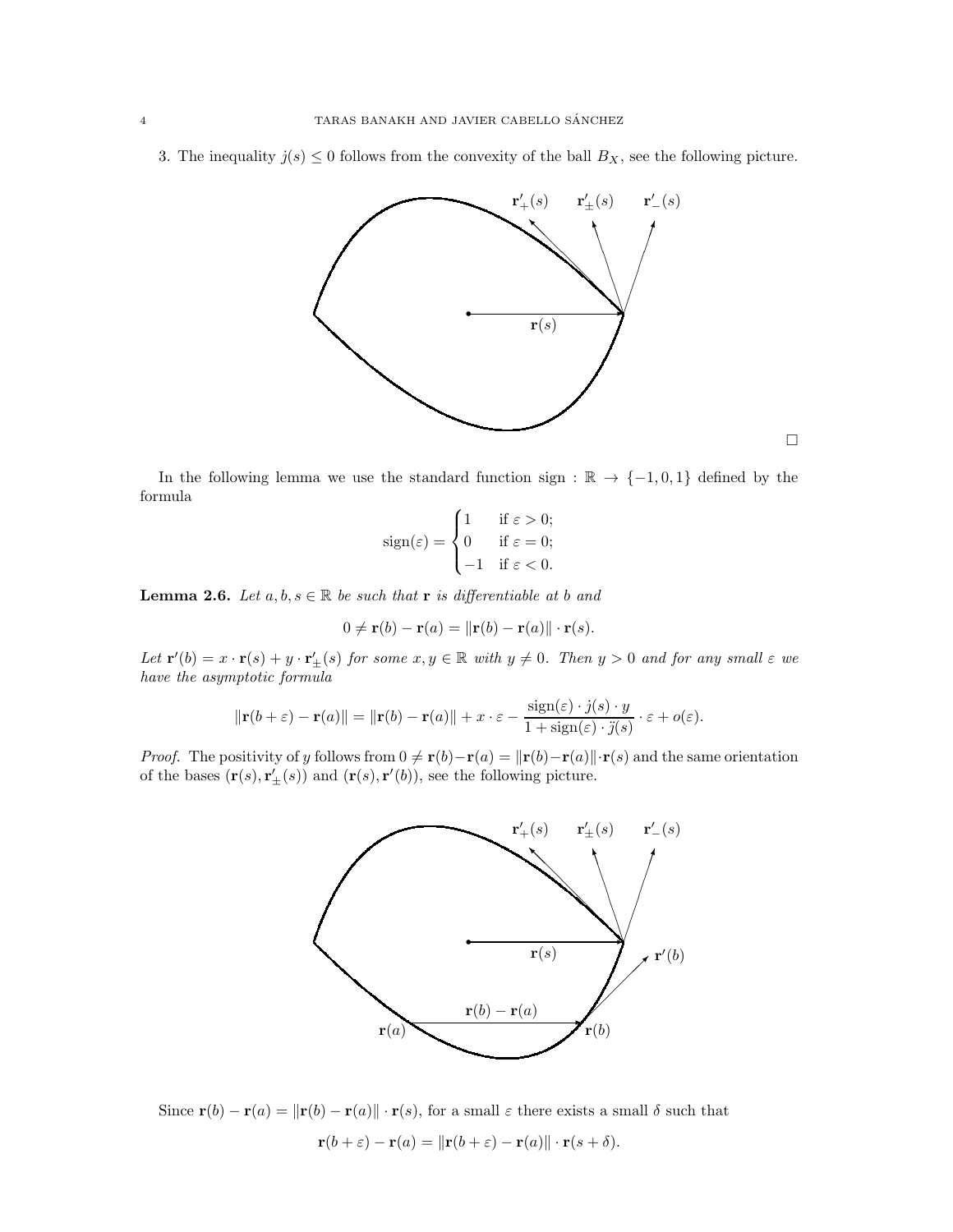By the differentiability of  $\mathbf r$  at  $b$ , we obtain

$$
\mathbf{r}(b+\varepsilon) - \mathbf{r}(a) = \mathbf{r}(b) + \mathbf{r}'(b)\varepsilon + o(\varepsilon) - \mathbf{r}(a) = ||\mathbf{r}(b) - \mathbf{r}(a)|| \cdot \mathbf{r}(s) + (x \cdot \mathbf{r}(s) + y \cdot \mathbf{r}'_{\pm}(s)) \cdot \varepsilon + o(\varepsilon) =
$$
  
= (||\mathbf{r}(b) - \mathbf{r}(a)|| + x\varepsilon + o(\varepsilon)) \cdot \mathbf{r}(s) + (y\varepsilon + o(\varepsilon)) \cdot \mathbf{r}'\_{\pm}(s).

If  $\delta > 0$ , then

$$
\mathbf{r}(s+\delta) = \mathbf{r}(s) + \mathbf{r}'_+(s)\delta + o(\delta) = (1 + (j(s) + o(1))\delta) \cdot \mathbf{r}(s) + (1 + j(s) + o(1))\delta \cdot \mathbf{r}'_\pm(s).
$$

If  $\delta < 0$ , then

$$
\mathbf{r}(s+\delta) = \mathbf{r}(s) + \mathbf{r}'_-(s)\delta + o(\delta) = (1 - (j(s) + o(1))\delta)\cdot\mathbf{r}(s) + (1 - j(s) + o(1))\delta\cdot\mathbf{r}'_+(s).
$$

In both cases we obtain

$$
\mathbf{r}(s+\delta) = (1+(\text{sign}(\delta)\cdot j(s) + o(1))\delta)\cdot \mathbf{r}(s) + (1+\text{sign}(\delta)\cdot j(s) + o(1))\delta\cdot \mathbf{r}'_{\pm}(s).
$$

It follows that

$$
(\|\mathbf{r}(b) - \mathbf{r}(a)\| + x\varepsilon + o(\varepsilon)\mathbf{r}(s) + (y\varepsilon + o(\varepsilon))\mathbf{r}'_{\pm}(s) = \mathbf{r}(b + \varepsilon) - \mathbf{r}(a) =
$$
  
=  $||\mathbf{r}(b + \varepsilon) - \mathbf{r}(a)|| \cdot \mathbf{r}(s + \delta) =$   
=  $||\mathbf{r}(b + \varepsilon) - \mathbf{r}(a)|| \cdot (1 + (\text{sign}(\delta) \cdot j(s) + o(1))\delta) \cdot \mathbf{r}(s) + (1 + \text{sign}(\delta) \cdot j(s) + o(1))\delta \cdot \mathbf{r}'_{\pm}(s)).$ 

Writing this equation in coordinates, we obtain two equations:

<span id="page-4-1"></span>(1) 
$$
\|\mathbf{r}(b+\varepsilon)-\mathbf{r}(a)\|\cdot(1+(\text{sign}(\delta)\cdot j(s)+o(1))\delta)=\|\mathbf{r}(b)-\mathbf{r}(a)\|+x\cdot\varepsilon+o(\varepsilon)
$$

and

(2) 
$$
\|\mathbf{r}(b+\varepsilon)-\mathbf{r}(a)\|\cdot(1+\text{sign}(\delta)\cdot\ddot{y}(s)+o(1))\cdot\delta=y\cdot\varepsilon+o(\varepsilon).
$$

The equation [\(2\)](#page-4-0) implies

<span id="page-4-0"></span>
$$
\delta = \frac{(y + o(1))\varepsilon}{\|\mathbf{r}(b + \varepsilon) - \mathbf{r}(a)\| (1 + \text{sign}(\delta) \cdot \ddot{y}(s))} = \frac{(y + o(1))\varepsilon}{\|\mathbf{r}(b) - \mathbf{r}(a)\| \cdot (1 + \text{sign}(\delta) \cdot \ddot{y}(s))}.
$$

Since  $y > 0$  and  $|\tilde{y}(s)| < 1$ , this implies

 $sign(\delta) = sign(\varepsilon) + o(1).$ 

After substitution of  $\delta$  into the equation [\(1\)](#page-4-1), we obtain

$$
\|\mathbf{r}(b+\varepsilon) - \mathbf{r}(a)\| = \frac{\|\mathbf{r}(b) - \mathbf{r}(a)\| + x \cdot \varepsilon + o(\varepsilon)}{1 + (\text{sign}(\delta) \cdot j(s) + o(1))\delta} =
$$
  
\n
$$
= (\|\mathbf{r}(b) - \mathbf{r}(a)\| + x \cdot \varepsilon + o(\varepsilon)) \cdot (1 - (\text{sign}(\delta) \cdot j(s) + o(1))\delta) =
$$
  
\n
$$
= (\|\mathbf{r}(b) - \mathbf{r}(a)\| + x \cdot \varepsilon + o(\varepsilon)) \cdot \left(1 - \frac{(\text{sign}(\varepsilon) \cdot j(s) + o(1))(y + o(1)) \cdot \varepsilon}{\|\mathbf{r}(b) - \mathbf{r}(a)\| (1 + \text{sign}(\varepsilon) \cdot j(s))}\right) =
$$
  
\n
$$
= \|\mathbf{r}(b) - \mathbf{r}(a)\| + x \cdot \varepsilon - \frac{\text{sign}(\varepsilon) \cdot j(s) \cdot y}{1 + \text{sign}(\varepsilon) \cdot j(s)} \cdot \varepsilon + o(\varepsilon).
$$

 $\Box$ 

Lemmas [2.6](#page-3-0) and 2.5 imply the following corollary.

Corollary 2.7. Let  $a, b, s \in \mathbb{R}$  be real numbers such that the map r is differentiable at b and

$$
0 \neq \mathbf{r}(b) - \mathbf{r}(a) = \|\mathbf{r}(b) - \mathbf{r}(a)\| \cdot \mathbf{r}(s).
$$

The map  $\bf{r}$  is differentiable at the point  $\bf{s}$  if and only if the map

 $\nu : \mathbb{R} \to \mathbb{R}, \quad \nu : \varepsilon \mapsto ||\mathbf{r}(b+\varepsilon) - \mathbf{r}(a)||,$ 

is differentiable at zero.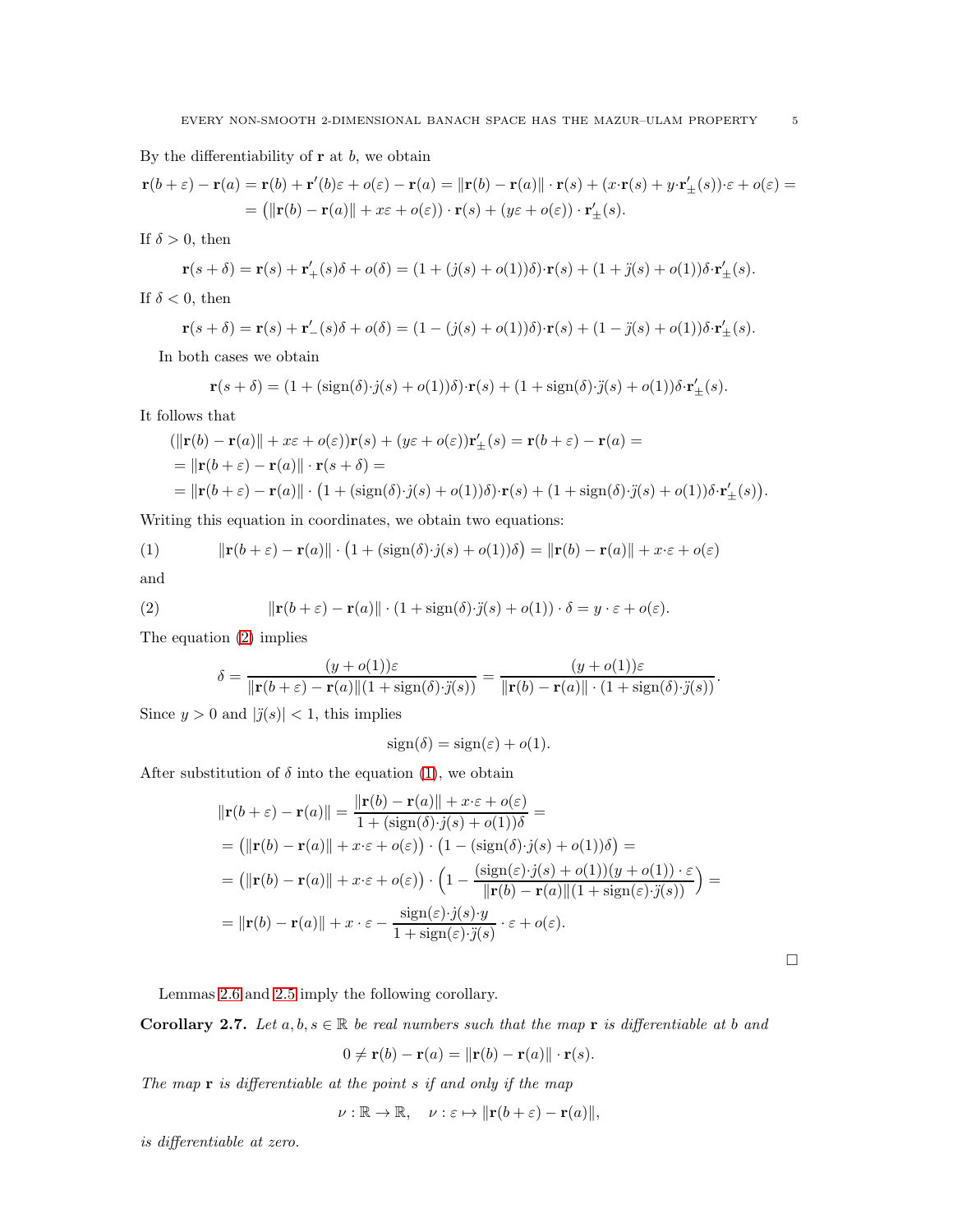# 3. Recognizing smooth points on the unit sphere

A point x of the unit sphere of a Banach space X is defined to be *smooth* if there exists a unique linear continuous functional  $x^* : X \to \mathbb{R}$  such that  $x^*(x) = 1 = ||x^*||$ .

The following lemma proved by Cabello Sánchez [\[4\]](#page-12-10) shows that the smooth points can be recognized by measurements of distances on the sphere.

<span id="page-5-0"></span>**Lemma 3.1.** A point  $p \in S_X$  is non-smooth if and only if there exists positive real numbers  $\delta$  and  $\varepsilon_0$  such that for every positive  $\varepsilon < \varepsilon_0$  there are points  $x, y \in S_X$  such that

 $\max\{\|x-p\|, \|y+p\|\} < \varepsilon \quad and \quad \|u-v\| < (2-\delta)\varepsilon.$ 

Another smoothness criterion is given by the following lemma.

**Lemma 3.2.** Let X be a strictly convex 2-dimensional Banach space and  $a, b, c \in S_X$  be points such that **r** is differentiable at b and  $0 \neq b - a = ||b - a|| \cdot c$ . The point c is not smooth if and only if there exist positive real numbers  $\delta$  and  $\varepsilon_0$  such that for every positive  $\varepsilon < \varepsilon_0$  there are two distinct points  $x, y \in S_X$  such that  $||x - b|| = \varepsilon = ||y - b||$  and  $||x - a|| + ||y - a|| > 2 \cdot ||b - a|| + \delta \cdot \varepsilon$ .

*Proof.* Assume that the point b is smooth and fix any basis  $e_1, e_2$  for the space X such that  $e_1 = c$ . Let  $\mathbf{r} : \mathbb{R} \to S_X$  be the natural parameterization of the 2-based Banach space  $(X, \mathbf{e}_1, \mathbf{e}_2)$ . Then  $\mathbf{r}(0) = \mathbf{e}_1 = c$ . Find real numbers  $\alpha, \beta$  such that  $a = \mathbf{r}(\alpha)$  and  $b = \mathbf{r}(\beta)$ . Since the point b is smooth, the function **r** is differentiable at  $\beta$ . Write the derivative **r'**( $\beta$ ) as  $x \cdot \mathbf{r}(0) + y \cdot \mathbf{r}'_{\pm}(0)$  for some real numbers x, y. Since X is strictly convex and  $0 \neq b - a = ||b - a|| \cdot c$ , the vector  $\mathbf{r}'(\beta)$  is not parallel to the vector c and hence  $y \neq 0$ . By Lemma [2.6,](#page-3-0)  $y > 0$ .

For every  $\varepsilon \in [0,2]$  let

$$
\varepsilon_+ = \min\{s \in [0, +\infty) : ||\mathbf{r}(\beta + s) - \mathbf{r}(\beta)|| = \varepsilon\}
$$

and

$$
\varepsilon_{-} = \max\{s \in (-\infty, 0] : ||\mathbf{r}(\beta + s) - \mathbf{r}(\beta)|| = \varepsilon\}.
$$

By Lemma [2.4,](#page-2-0)

$$
\varepsilon_+ = \varepsilon + o(\varepsilon) = \varepsilon + o(\varepsilon_+)
$$
 and  $\varepsilon_- = -\varepsilon + o(\varepsilon) = -\varepsilon + o(\varepsilon_-).$ 

If the point c is not smooth, then  $\mathbf{r}'_-(0) \neq \mathbf{r}'_+(0)$  and  $j(0) < 0$  by Lemma 2.5. Then the number

$$
\delta = -\frac{j(s) \cdot y}{(1 - j(s)^2)}
$$

is positive.

By Lemma [2.6,](#page-3-0) for a small  $\varepsilon > 0$  we have

$$
\|\mathbf{r}(\beta + \varepsilon_{+}) - \mathbf{r}(\alpha)\| + \|\mathbf{r}(\beta + \varepsilon_{-}) - \mathbf{r}(\alpha)\| =
$$
\n
$$
= \|b - a\| + x \cdot \varepsilon_{+} - \frac{j(s) \cdot y \cdot |\varepsilon_{+}|}{1 + j(s)} + o(\varepsilon) + \|b - a\| + x \cdot \varepsilon_{-} - \frac{j(s) \cdot y \cdot |\varepsilon_{-}|}{1 - j(s)} + o(\varepsilon) =
$$
\n
$$
= 2 \cdot \|b - a\| + x(\varepsilon_{+} + \varepsilon_{-}) - \frac{j(s) \cdot y \cdot |\varepsilon|(1 + o(1))}{1 + j(s)} - \frac{j(s) \cdot y \cdot |\varepsilon|(1 + o(1))}{1 - j(s)} + o(\varepsilon) =
$$
\n
$$
= 2 \cdot \|b - a\| + o(\varepsilon) + 2\delta |\varepsilon| + o(\varepsilon) = 2 \cdot \|b - a\| + (2\delta + o(1))|\varepsilon|.
$$

and hence there exists  $\varepsilon_0 > 0$  such that for any positive  $\varepsilon < \varepsilon_0$  and the points  $x = \mathbf{r}(\beta + \varepsilon_+)$  and  $y = \mathbf{r}(\beta + \varepsilon_{-})$  we have

 $\|x-a\|+\|y-a\|=\|\mathbf{r}(\beta+\varepsilon_+)-\mathbf{r}(\alpha)\|+\|\mathbf{r}(\beta+\varepsilon_-)-\mathbf{r}(\alpha)\|=2\cdot\|b-a\|+(2\delta+o(1))|\varepsilon|>2\cdot\|b-a\|+\delta|\varepsilon|.$ The choice of  $\varepsilon_+$  and  $\varepsilon_-$  guarantees that  $||x - a|| = \varepsilon = ||y - a||$ . This completes the proof of the "only if" part of the lemma.

To prove the "only if" part, assume that there exist positive  $\delta$  and  $\varepsilon_0$  such that for any positive  $\varepsilon < \varepsilon_0$  there exist distinct points  $x, y \in S_X$  such that  $||x - b|| = \varepsilon = ||y - b||$  and

$$
||x - a|| + ||y - a|| > 2||b - a|| + \delta \cdot \varepsilon.
$$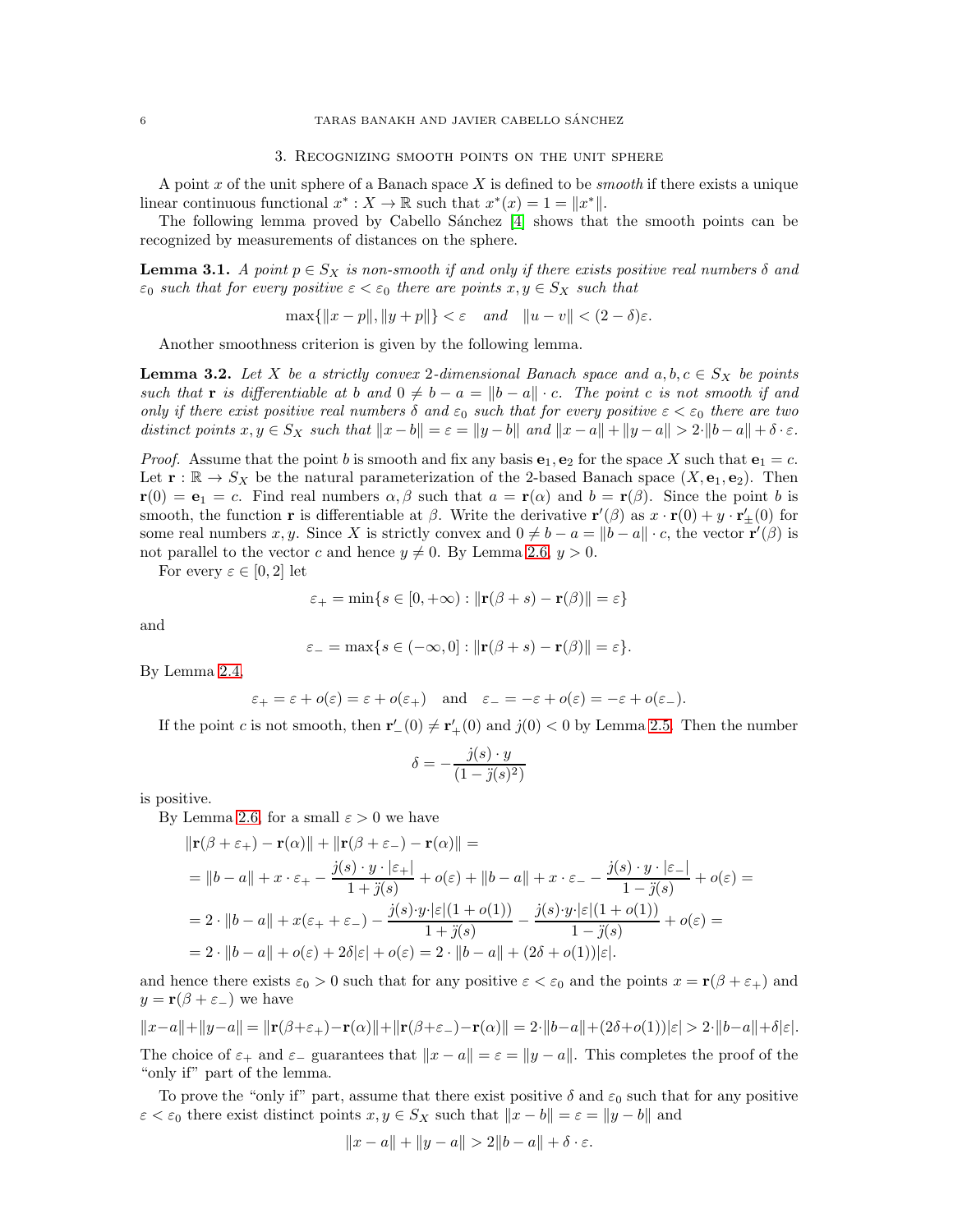We can assume that  $\varepsilon_0$  is so small that for any positive  $\varepsilon < \varepsilon_0$  the set  $\{x \in S_X : ||x - b|| = \varepsilon\}$ coincides with the doubleton  $\{r(\beta + \varepsilon_+), r(\beta + \varepsilon_-)\}\$ . Assuming that the point c is smooth, we conclude that  ${\bf r}'_{-}(0) = {\bf r}'_{+}(0)$  and hence  $j(0) = 0 = j(0)$ . By Lemma [2.6,](#page-3-0)

$$
\|\mathbf{r}(\beta+\varepsilon_{+})-a\|+\|\mathbf{r}(\beta+\varepsilon_{-})-a\|=2\cdot\|b-a\|+x\cdot(\varepsilon_{+}+\varepsilon_{-})+o(\varepsilon)=2\cdot\|b-a\|+o(\varepsilon).
$$

Replacing  $\varepsilon_0$  by a smaller positive number, we can assume that

$$
\|\mathbf{r}(\beta+\varepsilon_+) - a\| + \|\mathbf{r}(\beta+\varepsilon_-) - a\| = 2 \cdot \|b - a\| + o(\varepsilon) < 2 \cdot \|b - a\| + \delta \cdot |\varepsilon|
$$

<span id="page-6-1"></span>for all positive  $\varepsilon < \varepsilon_0$ . But this contradicts our assumption. This contradiction shows that the point c is not smooth.

#### 4. Special directions on the unit sphere

**Definition 4.1.** Let X be a Banach space. A point  $x \in S_X$  is called *special* if for any bijective isometry  $f : S_X \to S_Y$  to the unit sphere of a Banach space Y and any points  $y, z \in S_X$  with  $y - z = ||y - z|| \cdot x$  we have

$$
f(y) - f(z) = ||f(y) - f(z)|| \cdot f(x) = ||y - z|| \cdot f(x).
$$

<span id="page-6-0"></span>Proposition 4.2. Every non-smooth point of the unit sphere of a strictly convex 2-dimensional Banach space is special.

*Proof.* Let  $c \in S_X$  be a non-smooth point of the sphere  $S_X$ . Since the Banach space X is strictly convex, the set  $c^{\perp} = \{x \in S_X : \{x\} = S_X \cap (x + \mathbb{R}c)\}\)$  contains exactly two points. The complement  $S_X \setminus c^{\perp}$  has exactly two connected components. Let A be the connected component of  $S_X \setminus c^{\perp}$ containing the point c. It follows that  $S_X = (-A) \cup p^{\perp} \cup A$ .

Let  $\theta : A \to -A$  be the function assigning to each point  $x \in A$  the unique point  $y \in A$  such that  $x - y = ||x - y|| \cdot c$ . It is clear that the function  $\theta$  is injective.

Now take any bijective isometry  $f : S_X \to S_Y$  of  $S_X$  onto the unit sphere of a Banach space Y and consider the continuous function

$$
g: A \to S_Y, \ g: x \mapsto \frac{f(x) - f(\theta(x))}{\|f(x) - f(\theta(x))\|} = \frac{f(x) - f(\theta(x))}{\|x - \theta(x)\|}.
$$

To prove that the point c is special, it suffices to check that the function q is constant. To derive a contradiction, assume that the function  $g$  is not constant. Then for some compact connected subset  $K \subseteq A$  the image  $g(K)$  is not a singleton. It is clear that K is homeomorphic to the closed interval [0, 1]. By a classical result of Sierpinski [\[12\]](#page-12-13), the unit interval [0, 1] cannot be covered by countably many pairwise disjoint closed proper subsets.

Let  $\Lambda_X, \Lambda_Y$  be the sets of non-smooth points on the spheres  $S_X$  and  $S_Y$ , respectively. By Lemma [2.2,](#page-2-1) the sets  $\Lambda_X, \Lambda_Y$  are almost countable. For every  $y \in \Lambda_Y$  consider the closed set  $K_y = K \cap g^{-1}(y)$ , which is not equal to K as  $g(K) \neq \{y\}$ . Then the countable family  $\mathcal{K} = \{K_y :$  $y \in \Lambda_Y$   $\cup$  { $\{x\}$  :  $x \in \Lambda_X \setminus \bigcup_{y \in \Lambda_Y} K_y$ } consists of pairwise disjoint closed subsets of K. By the mentioned result of Sierpiński,  $K \neq \bigcup \mathcal{K}$ . Consequently, there exists a point  $b \in K \setminus \bigcup \mathcal{K}$ . It follows that the image  $g(b)$  is a smooth point of  $S_Y$  and  $b \notin \Lambda_X$ , which means that the point b is smooth. Let  $a = \theta(b) \in -A$ . The definition of the map  $\theta$  ensures that  $b - a = ||b - a|| \cdot c$ .

Since the point c is not smooth, we can apply Lemma [3.1](#page-5-0) and find positive  $\delta$  and  $\varepsilon_0$  such that for every positive  $\varepsilon < \varepsilon_0$  there exist two distinct points  $x, y \in S_X$  such that  $||x - b|| = \varepsilon = ||y - b||$ and  $||x - a|| + ||y - a|| > 2||b - a|| + \delta \varepsilon$ .

Since  $f: S_X \to S_Y$  is an isometry and b is a smooth point of the sphere  $S_X$ , its image  $f(b)$  is a smooth point of the sphere  $S_Y$ , according to Lemma [3.1.](#page-5-0) Observe that

$$
0 \neq f(b) - f(a) = f(b) - f(\theta(b)) = ||b - \theta(b)|| \cdot g(b) = ||b - a|| \cdot g(a) = ||f(b) - f(a)|| \cdot g(a).
$$

Since the point  $g(a) \in S_X$  is smooth we can apply Lemma [3.1](#page-5-0) and find a positive  $\varepsilon > 0$  such that for any distinct points  $u, v \in S_Y$  with  $||u-f(b)|| = \varepsilon = ||v-f(b)||$  we have  $||u-f(a)|| + ||v-f(a)|| \ngeq$  $2 \cdot ||f(b) - f(a)|| + \delta \varepsilon.$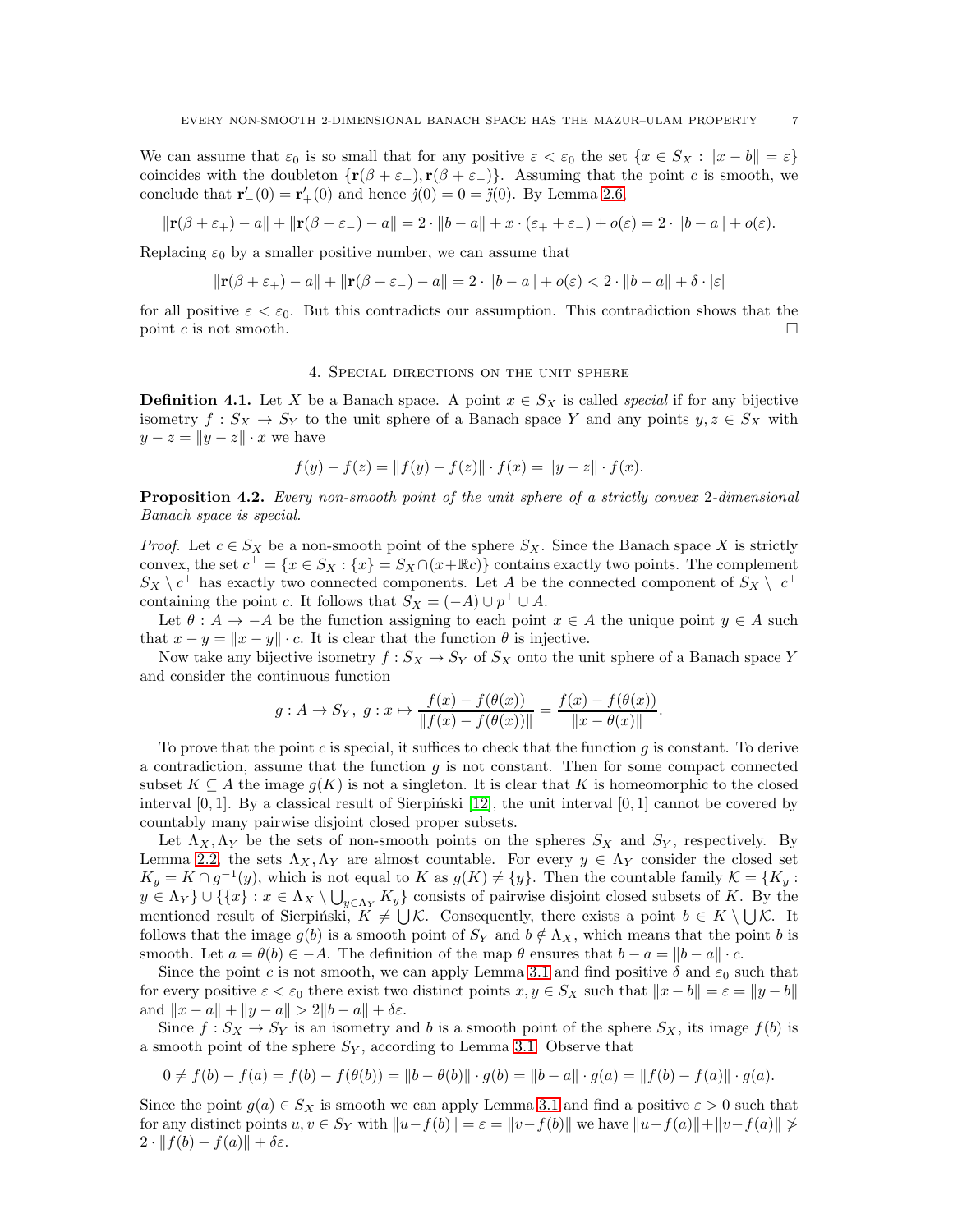By the choise of  $\delta$  and  $\varepsilon_0$ , there exist points  $x, y \in S_X$  such that  $||x - b|| = \varepsilon = ||y - b||$  and  $\|x - b\| + \|y - b\| > 2 \cdot \|b - a\| + \delta \varepsilon$ . Since  $f : S_X \to S_Y$  is an isometry, for the points  $u = f(x)$ and  $v = f(y)$ , we obtain

$$
||f(x) - f(b)|| = ||x - b|| = \varepsilon = ||y - b|| = ||f(y) - f(b)||
$$

and

$$
||f(x) - f(a)|| + ||f(y) - f(a)|| = ||x - a|| + ||y - a|| > 2 \cdot ||b - a|| + \delta \varepsilon = 2 \cdot ||f(b) - f(a)|| + \delta \varepsilon,
$$

which contradicts the choice of  $\varepsilon$ .

**Definition 4.3.** Let  $x, y \in S_X$  be two points on the unit sphere of a 2-dimensional Banach space X. The pair  $(x, y)$  is called

- singular if  $\{x, -x\} \cap \{y, -y\} \neq \emptyset$  or there exists a point  $z \in S_X$  such that  $S_X \cap (z + \mathbb{R}x) = \{z\} = S_X \cap (z + \mathbb{R}y);$
- *regular* if it is not singular.

<span id="page-7-1"></span>**Lemma 4.4.** Let  $u, v \in S_X$  be two points on the unit sphere of a strictly convex 2-dimensional Banach space X. If the pair  $(u, v)$  is regular, then for any point  $w \in S_X$  there exist points  $x, y, z \in S_X$  such that

$$
x \in z + \mathbb{R}u
$$
  $y \in z + \mathbb{R}v$  and  $x - y \in \mathbb{R}w$ .

*Proof.* By the strict convexity of X, for every  $z \in S_X$  there exist unique points  $\vec{u}(z), \vec{v}(z) \in S_X$ such that  $\{z, \vec{u}(z)\} = S_X \cap (z + \mathbb{R}u)$  and  $\{z, \vec{v}(z)\} = S_X \cap (z + \mathbb{R}v)$ . It is easy to see that the function

$$
\varphi: S_X \to X, \quad \varphi: z \mapsto \vec{u}(z) - \vec{v}(z),
$$

is continuous. Since the pair  $(u, v)$  is regular,  $\varphi(z) \neq 0$  for any  $z \in S_X$ . Then the function

$$
\psi: S_X \to S_X, \quad \psi: z \mapsto \frac{\varphi(z)}{\|\varphi(z)\|} = \frac{\vec{u}(z) - \vec{v}(z)}{\|\vec{u}(z) - \vec{v}(z)\|}
$$

is well-defined and continuous.

By the central symmetry of  $S_X$ , for every point  $z \in S_X$  we have  $\vec{u}(-z) = -\vec{u}(z)$  and  $\vec{v}(-z) = -\vec{u}(z)$  $-\vec{v}(z)$ , which implies  $\psi(-z) = -\psi(z)$ . Therefore, the image  $\psi(S_X)$  of  $S_X$  contains two opposite points. By the connectedness of  $\psi(S_X)$ , for any  $w \in S_X$  there exists  $z \in S_X$  such that

$$
w = \psi(z) = \frac{\vec{u}(z) - \vec{v}(z)}{\|\vec{u}(z) - \vec{v}(z)\|}.
$$

Then the points  $x = \vec{u}(z)$ ,  $y = \vec{v}(z)$  and z have the required properties.

<span id="page-7-0"></span>**Lemma 4.5.** If the unit sphere of a strictly convex 2-dimensional Banach space  $X$  contains two linearly independent special points, then  $S_X$  contains two special points x, y such that the pair  $(x, y)$  is regular.

*Proof.* Let  $x, y \in S_X$  be two linearly independent special points on the unit sphere of X. If the pair  $(x, y)$  is regular, then we are done. So, assume that  $(x, y)$  is singular. Then there exists a point  $z \in S_X$  such that  $S_X \cap (z + \mathbb{R}x) = \{z\} = S_X \cap (z + \mathbb{R}y)$ . It follows that z is a non-smooth point of the sphere  $S_X$ . By Proposition [4.2,](#page-6-0) the point z is special. Taking into account that the Banach space X is strictly convex, it can be shown that the pairs  $(x, z)$  and  $(y, z)$  are regular.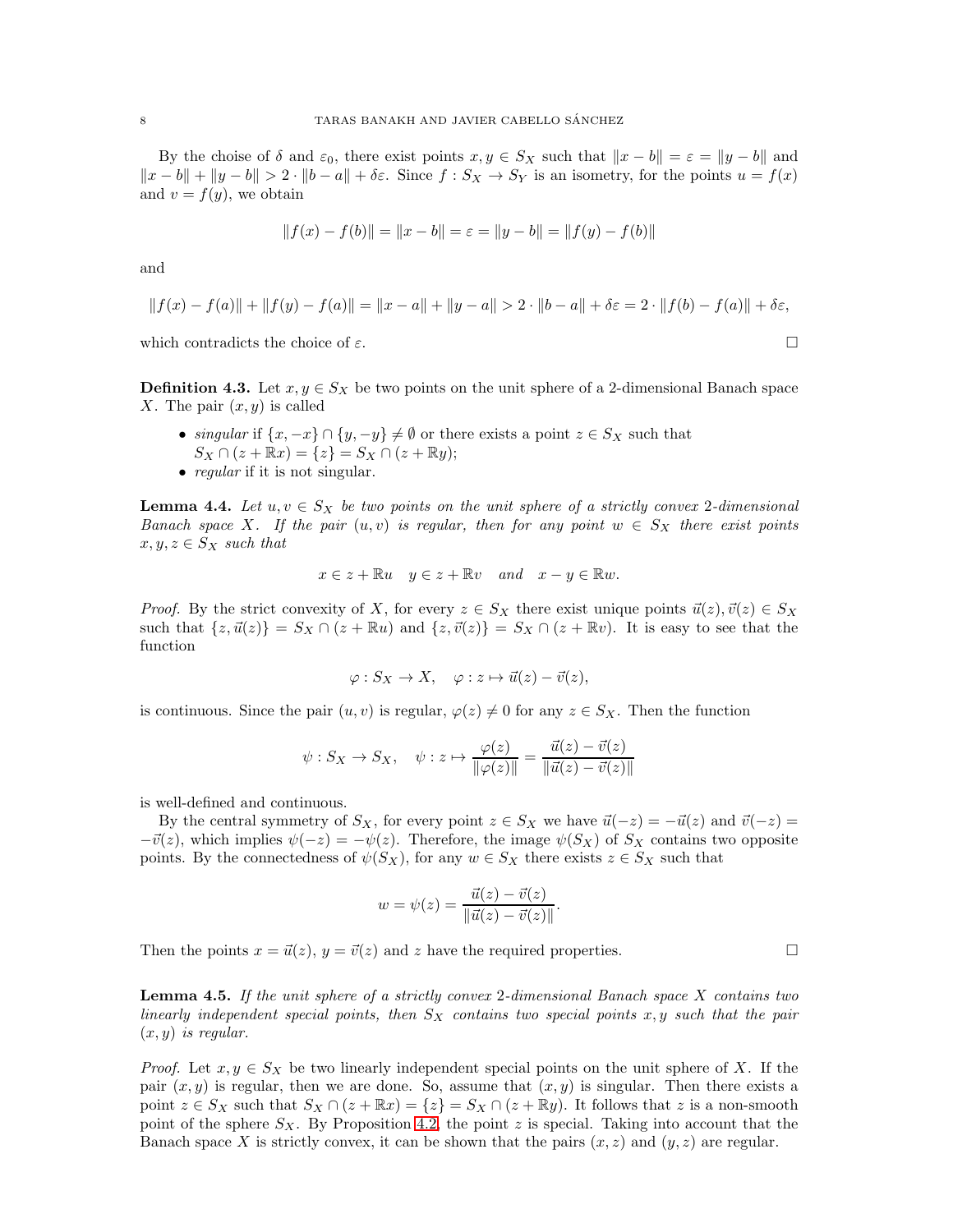

The following helpful fact was proved by Tingley in [\[14\]](#page-12-2).

<span id="page-8-1"></span>**Lemma 4.6.** If  $f : S_X \to S_Y$  is a bijective isometry between unit spheres of finite-dimensional Banach spaces, then  $f(-x) = -f(x)$  for all  $x \in S_X$ .

<span id="page-8-0"></span>**Proposition 4.7.** A 2-dimensional Banach space  $X$  has the Mazur–Ulam property if its sphere contains two linearly independent special points.

*Proof.* If X is not strictly convex, then X has the Mazur–Ulam property by Theorem [1.3.](#page-0-1) So, we assume that X is strictly convex. Let  $u, v \in S_X$  be two linearly independent special points on  $S_X$ . By Lemma [4.5,](#page-7-0) we can additionally assume that the pair  $(u, v)$  is regular.

Let  $f: S_X \to S_Y$  be a bijective isometry of  $S_Y$  onto the unit sphere  $S_Y$  of an arbitrary Banach space Y. Let  $L: X \to Y$  be a unique linear operator such that  $L(u) = f(u)$  and  $L(v) = f(v)$ . We claim that  $L\upharpoonright S_X = f$ . Fix any point  $w \in S_X$  and using Lemma [4.4,](#page-7-1) find points  $x, y, z \in S_X$  such that  $x = z + au$ ,  $y = z + bv$  and  $x - y \in cw$  for some real numbers  $a, b, c$ . Replacing  $x, y, z$  by  $-x, -y, -z$ , we can assume that  $c > 0$ . Observe that  $|a| = ||x - z||$ . If  $a > 0$ , then by the special property of u, the equality  $x = z + au = z + ||x-z||$  implies  $f(x) = f(z) + ||x-z|| \cdot f(u) = a \cdot f(u)$ . If  $a < 0$ , then the equality  $x = z + au = z - ||x - z||u$  implies  $z = x + ||x - z||u$ . By the special property of u, we have  $f(z) = f(x) + ||x-z|| \cdot f(u) = f(x) - a \cdot f(u)$  and hence  $f(x) = f(z) + a \cdot f(u)$ . In both cases we obtain  $f(x) = f(z) + a \cdot f(u)$ . By analogy we can show that  $f(y) = f(z) + b \cdot f(v)$ . Then

$$
f(x) - f(y) = (f(z) + a \cdot f(u)) - (f(z) + b \cdot f(v)) = a \cdot f(u) - b \cdot f(v) = a \cdot L(u) - b \cdot L(v).
$$

It follows from  $x - y = c \cdot w = ||x - y|| \cdot w$  that

$$
L(w) = \frac{L(x) - L(y)}{\|x - y\|} = \frac{L(z + au) - L(z + bv)}{\|x - y\|} = \frac{aL(u) - bL(v)}{\|x - y\|} = \frac{f(x) - f(y)}{\|x - y\|}
$$

and finally

$$
||L(w)|| = \frac{||f(x) - f(y)||}{||x - y||} = 1.
$$

Therefore, the linear operator  $L : X \to Y$  is an isometry.

Consider the isometry  $g = L^{-1} \circ f : S_X \to S_X$  and observe that  $g(u) = u$  and  $g(v) = v$ . By Lemma [4.6,](#page-8-1)  $g(-u) = -g(u) = -u$  and  $g(-v) = -g(v) = -v$ . Since the space X is strictly convex, for any distinct points  $x, y \in X$  and positive real numbers a, b the intersection  $(x+aS_X) \cap (y+bS_X)$ contains at most two distict points. This fact can be used to show that each point  $x \in S_X$  is the unique point of the intersection

$$
(u + ||x - u||S_X) \cap (-u + ||x + u||S_X) \cap (v + ||x - v||S_X) \cap (-v + ||x + v||S_X)
$$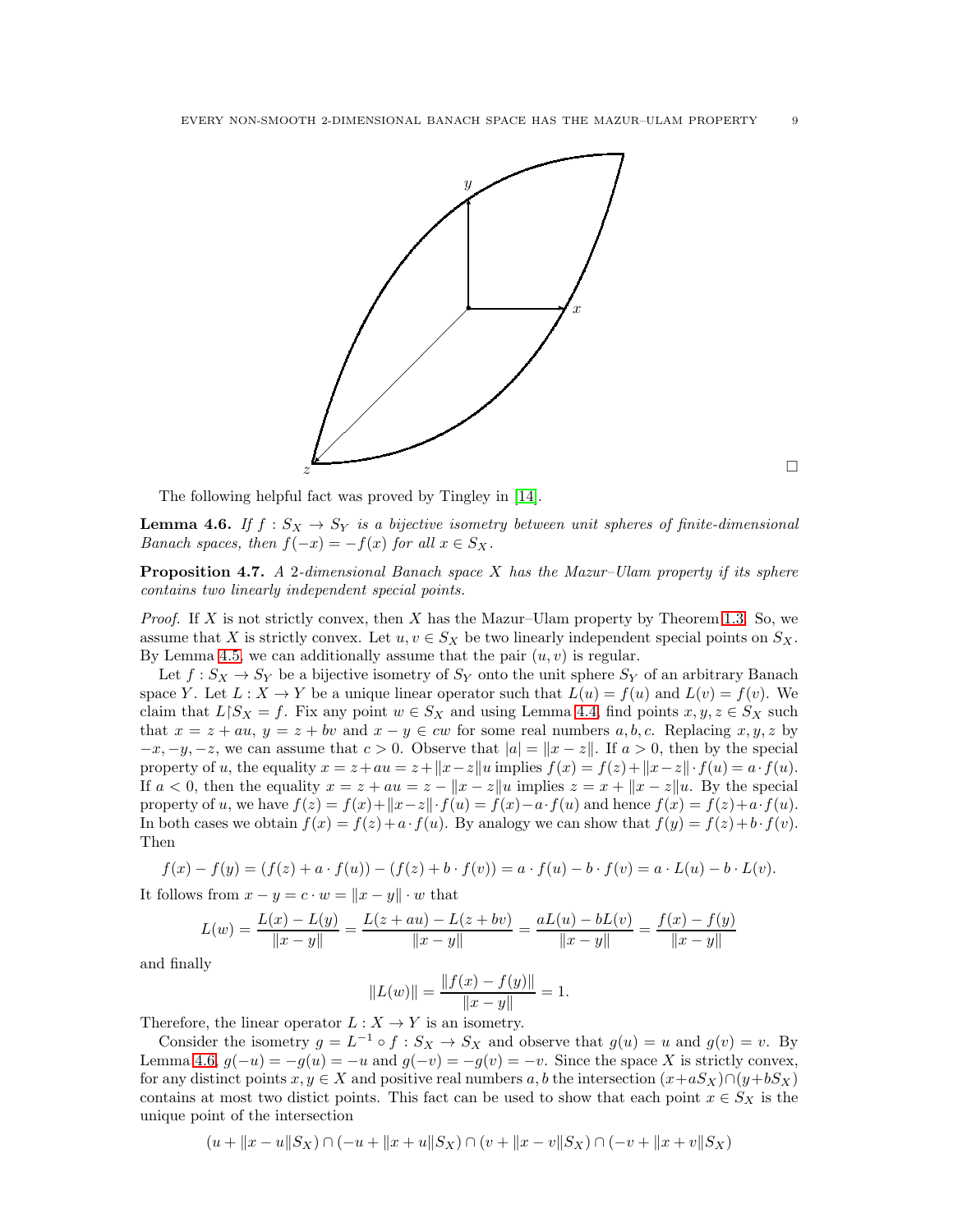which implies that  $g(x) = x$  and hence  $f = L \upharpoonright S_X$ .

# 5. Banach spaces with exactly two non-smooth points on the unit sphere

Let  $X$  be a strictly convex 2-dimensional Banach space whose unit sphere contains exactly two non-smoth points. Let  $e_1 \in S_X$  be one of these non-smooth points. Take any vector  $e_2 \in X$ which is linearly independent with  $e_1$  and consider the natural parametrization  $r : \mathbb{R} \to S_X$  of the 2-based Banach space  $(X, e_1, e_2)$ . For this parameterization we have  $\mathbf{r}(0) = \mathbf{e}_1$  and  $\mathbf{r}'_-(0) \neq \mathbf{r}'_+(0)$ as  $e_1 = r(0)$  is a non-smooth point of the unit sphere. Replacing the vector  $e_2$  by  $r'_{\pm}(0) =$  $\frac{1}{2}(\mathbf{r}'_-(0) + \mathbf{r}'_+(0)),$  we can assume that  $\mathbf{e}_2 = \mathbf{r}'_{\pm}(0).$ 

We recall that

$$
\frac{1}{2}(\mathbf{r}'_{+}(0) - \mathbf{r}'_{-}(0)) = j(0) \cdot \mathbf{r}(0) + j(0) \cdot \mathbf{r}'_{+}(0) = j(0) \cdot \mathbf{e}_{1} + j(0) \cdot \mathbf{e}_{2}
$$

and the numbers  $j(0), j(0)$  are called *radial* and *tangential jumps* of the derivative  $\mathbf{r}'$  at zero. By Lemma 2.5,  $|\tilde{y}(0)| < 1$ . We claim that those jumps are determined by the metric of the unit sphere.

For every point  $x \in S_X$  let  $\overline{x}$  be the unique point of the sphere such that  $\{x, \overline{x}\} = S_X \cap (x + \mathbb{R}e_1)$ . The uniqueness of  $\overline{x}$  follows from the strict convexity of X.

# <span id="page-9-1"></span>Lemma 5.1.

$$
\lim_{\varepsilon \to +0} \frac{\|\mathbf{r}(\varepsilon) - \mathbf{r}(0)\|}{\|\mathbf{r}(\varepsilon) + \mathbf{r}(0)\|} = \frac{1 - \ddot{j}(0)}{1 + \ddot{j}(0)} \quad and \quad \lim_{\varepsilon \to +0} \frac{\|\mathbf{r}(\varepsilon) - \overline{\mathbf{r}(\varepsilon)}\| - 2}{2\varepsilon} = \frac{\dot{j}(0)}{1 - \ddot{j}(0)}.
$$

*Proof.* For a small positive  $\varepsilon$ , find a positive  $\delta$  such that  $\overline{\mathbf{r}(\varepsilon)} = -\mathbf{r}(-\delta)$ . Observe that

$$
\mathbf{r}(\varepsilon) = \mathbf{r}(0) + \mathbf{r}'_{+}(0)\varepsilon + o(\varepsilon) = \mathbf{e}_{1} + (j(0)\mathbf{e}_{1} + (1 + j(0))\mathbf{e}_{2})\varepsilon + o(\varepsilon) =
$$
  
=  $(1 + j(0)\varepsilon + o(\varepsilon))\mathbf{e}_{1} + (1 + j(0) + o(1))\varepsilon\mathbf{e}_{2}$ 

and

$$
\mathbf{r}(-\delta) = \mathbf{r}(0) - \mathbf{r}'_{-}(0)\delta + o(\delta) = \mathbf{e}_{1} - (-j(0)\mathbf{e}_{1} + (1 - j(0))\mathbf{e}_{2})\delta + o(\delta) =
$$
  
=  $(1 + j(0)\delta + o(\delta))\mathbf{e}_{1} - (1 - j(0) + o(1))\delta\mathbf{e}_{2}.$ 

The equality  $-\mathbf{r}(-\delta) = \overline{\mathbf{r}(\varepsilon)}$  implies  $(1 + \ddot{j}(0) + o(1))\varepsilon = (1 - \ddot{j}(0) + o(1))\delta$  and ε  $\frac{\varepsilon}{\delta} = \frac{1 - \ddot{j}(0) + o(1)}{1 + \ddot{j}(0) + o(1)}.$ 

Then

$$
\lim_{\varepsilon \to +0} \frac{\|\mathbf{r}(\varepsilon) - \mathbf{r}(0)\|}{\|\mathbf{r}(\varepsilon) + \mathbf{r}(0)\|} = \lim_{\varepsilon \to +0} \frac{\|(\mathbf{r}'_+(0) + o(1))\varepsilon)\|}{\|- \mathbf{r}(-\delta) + \mathbf{r}(0)\|} = \lim_{\varepsilon \to +0} \frac{\|\mathbf{r}'_+(0) + o(1)\| \cdot |\varepsilon|}{\| (\mathbf{r}'_-(0) + o(1))\delta \|} = \lim_{\varepsilon \to +0} \frac{|\varepsilon|}{|\delta|} = \frac{1 - j(0)}{1 + j(0)}.
$$

On the other hand,

$$
\|\mathbf{r}(\varepsilon) - \mathbf{r}(\varepsilon)\| = \|\mathbf{r}(\varepsilon) + \mathbf{r}(-\delta)\| =
$$
  
=  $||(1 + j(0)\varepsilon + o(\varepsilon))\mathbf{e}_1 + (1 + j(0) + o(1))\varepsilon \mathbf{e}_2 + (1 + j(0)\delta + o(\delta))\mathbf{e}_1 - (1 - j(0) + o(1))\delta \mathbf{e}_2|| =$   
=  $||(2 + j(0)(\varepsilon + \delta) + o(\varepsilon + \delta))\mathbf{e}_1|| = 2 + (j(0) + o(1))\varepsilon \left(1 + \frac{1 + j(0) + o(1)}{1 - j(0) + o(1)}\right) = 2 + 2\varepsilon \frac{j(0) + o(1)}{1 - j(0)}$ 

and hence

$$
\lim_{\varepsilon \to +0} \frac{\|\mathbf{r}(\varepsilon) - \overline{\mathbf{r}(\varepsilon)}\| - 2}{2\varepsilon} = \frac{j(0)}{1 - j(0)}.
$$

<span id="page-9-0"></span>**Lemma 5.2.** Let  $s, \overline{s} \in \mathbb{R}$  be two distinct real numbers such that  $0 \neq r(s) - r(\overline{s}) = ||r(s) - r(\overline{s})|| \cdot e_1$ and  $\mathbf{r}(s) \notin \{\mathbf{e}_1, -\mathbf{e}_1\}$ . Let  $\mathbf{r}'(s) = x\mathbf{e}_1 + y\mathbf{e}_2$  and  $\mathbf{r}'(\bar{s}) = \overline{x}\mathbf{e}_1 + \overline{y}\mathbf{e}_2$  for some real numbers  $x, y, \overline{x}, \overline{y}$ . For a small real number  $\varepsilon$  let  $\overline{\varepsilon}$  be the unique small real number such that  $\mathbf{r}(\overline{s} + \overline{\varepsilon}) = \overline{\mathbf{r}(s + \varepsilon)}$ . Then

(1)  $y > 0$  and  $\overline{y} < 0$ ;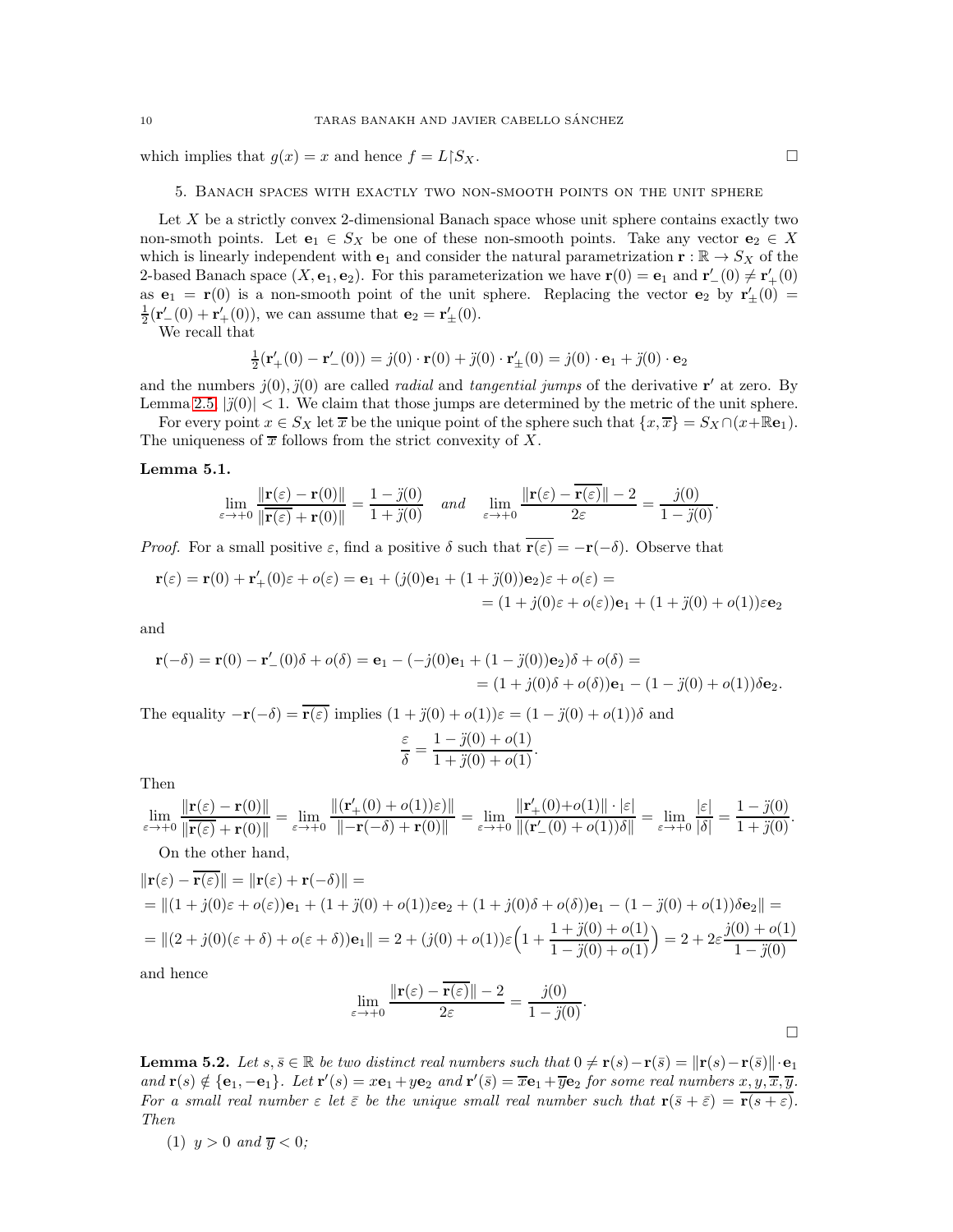(2) 
$$
\lim_{\varepsilon \to 0} \frac{\|\mathbf{r}(\bar{s} + \bar{\varepsilon}) - \mathbf{r}(\bar{s})\|}{\|\mathbf{r}(s + \varepsilon) - \mathbf{r}(s)\|} = -\frac{y}{y};
$$
\n(3) 
$$
\lim_{\varepsilon \to 0} \frac{\|\mathbf{r}(s + \varepsilon) - \mathbf{r}(\bar{s})\| - \|\mathbf{r}(s) - \mathbf{r}(\bar{s})\|}{\varepsilon} = x - \overline{x} \cdot \frac{y}{\overline{y}};
$$
\n(4) 
$$
\lim_{\varepsilon \to +0} \frac{\|\mathbf{r}(s + \varepsilon) - \mathbf{r}(\bar{s})\| - \|\mathbf{r}(s) - \mathbf{r}(\bar{s})\|}{\varepsilon} = x - \frac{j(0) \cdot y}{1 + j(0)};
$$
\n(5) 
$$
\lim_{\varepsilon \to -0} \frac{\|\mathbf{r}(s + \varepsilon) - \mathbf{r}(\bar{s})\| - \|\mathbf{r}(s) - \mathbf{r}(\bar{s})\|}{\varepsilon} = x + \frac{j(0) \cdot y}{1 - j(0)};
$$
\n(6) The numbers  $x, y, \overline{x}, \overline{y}$  are uniquely determined by the equations (2)–(5).

*Proof.* It follows from  $0 \neq \mathbf{r}(s) - \mathbf{r}(\bar{s}) = ||\mathbf{r}(s) - \mathbf{r}(\bar{s})|| \cdot \mathbf{e}_1$  that  $y > 0$  and  $\overline{y} < 0$ . For a small number  $\varepsilon$  we have

$$
\mathbf{r}(s+\varepsilon) - \mathbf{r}(s) = (\mathbf{r}'(s) + o(1))\varepsilon = (x + o(1))\varepsilon \mathbf{e}_1 + (y + o(1))\varepsilon \mathbf{e}_2
$$

and

$$
\mathbf{r}(\bar{s}+\bar{\varepsilon})-\mathbf{r}(\bar{s})=\mathbf{r}'(\bar{s})\bar{\varepsilon}+o(\bar{\varepsilon})=(\overline{x}+o(1))\bar{\varepsilon}\mathbf{e}_1+(\overline{y}+o(1))\bar{\varepsilon}\mathbf{e}_2.
$$

The equality  $\overline{\mathbf{r}(s+\varepsilon)} = \mathbf{r}(\bar{s}+\bar{\varepsilon})$  implies

$$
(y + o(1))\varepsilon = (\overline{y} + o(1))\overline{\varepsilon}
$$

and then

$$
\lim_{\varepsilon \to 0} \frac{\|\mathbf{r}(\bar{s} + \bar{\varepsilon}) - \mathbf{r}(\bar{s})\|}{\|\mathbf{r}(s + \varepsilon) - \mathbf{r}(s)\|} = \lim_{\varepsilon \to 0} \frac{\|\mathbf{r}'(\bar{s}) + o(1)\| \cdot |\bar{\varepsilon}|}{\|\mathbf{r}'(s) + o(1)\| \cdot |\varepsilon|} = \lim_{\varepsilon \to 0} \frac{|\bar{\varepsilon}|}{|\varepsilon|} = \lim_{\varepsilon \to 0} \frac{|y + o(1)|}{|\overline{y} + o(1)|} = \frac{|y|}{|\overline{y}|} = -\frac{y}{\overline{y}}.
$$

Also

$$
\mathbf{r}(s+\varepsilon) - \mathbf{r}(\bar{s}+\bar{\varepsilon}) = \mathbf{r}(s) + \mathbf{r}'(s)\varepsilon + o(\varepsilon) - (\mathbf{r}(\bar{s}) + \mathbf{r}'(\bar{s}) + o(\bar{\varepsilon})) =
$$
\n
$$
= (\mathbf{r}(s) - \mathbf{r}(\bar{s})) + (x + o(1))\varepsilon \mathbf{e}_1 + (y + o(1))\varepsilon \mathbf{e}_2 - (\overline{x} + o(1))\bar{\varepsilon} \mathbf{e}_1 - (\overline{y} + o(1))\bar{\varepsilon} \mathbf{e}_2 =
$$
\n
$$
= ||\mathbf{r}(s) - \mathbf{r}(\bar{s})||\mathbf{e}_1 + (x\varepsilon - \overline{x}\bar{\varepsilon} + o(\varepsilon + \bar{\varepsilon})) \cdot \mathbf{e}_1 =
$$
\n
$$
= (||\mathbf{r}(s) - \mathbf{r}(\bar{s})|| + (x - \overline{x} \cdot \frac{y}{\overline{y}} + o(1))\varepsilon) \cdot \mathbf{e}_1
$$

and hence

$$
\lim_{\varepsilon \to 0} \frac{\|\mathbf{r}(s+\varepsilon) - \mathbf{r}(\bar{s}+\bar{\varepsilon})\| - \|\mathbf{r}(s) - \mathbf{r}(\bar{s})\|}{\varepsilon} = x - \overline{x} \cdot \frac{y}{\overline{y}}.
$$

By Lemma [2.6,](#page-3-0)

$$
\|\mathbf{r}(s+\varepsilon) - \mathbf{r}(\bar{s})\| = \|\mathbf{r}(s) - \mathbf{r}(\bar{s})\| + x\varepsilon - \frac{\text{sign}(\varepsilon) \cdot j(0) \cdot y}{1 + \text{sign}(\varepsilon) \tilde{j}(0)} \varepsilon + o(\varepsilon)
$$

and hence

$$
\lim_{\varepsilon \to +0} \frac{\|\mathbf{r}(s+\varepsilon) - \mathbf{r}(\bar{s})\| - \|\mathbf{r}(s) - \mathbf{r}(\bar{s})\|}{\varepsilon} = x - \frac{j(0) \cdot y}{1 + j(0)}
$$

and

$$
\lim_{\varepsilon \to -0} \frac{\|\mathbf{r}(s+\varepsilon) - \mathbf{r}(\bar{s})\| - \|\mathbf{r}(s) - \mathbf{r}(\bar{s})\|}{\varepsilon} = x + \frac{j(0) \cdot y}{1 - j(0)}.
$$

Therefore, the items  $(1)$ – $(5)$  of Lemma [5.2](#page-9-0) are proved.

 $\overline{\phantom{a}}$  $\overline{\phantom{a}}$  $\overline{\phantom{a}}$  $\overline{\phantom{a}}$  $\mid$ 

The equations  $(4)$ ,  $(5)$  determine the numbers  $x, y$  uniquely because

$$
\begin{vmatrix} 1 & -\frac{j(0)\cdot y}{1+j(0)} \\ 1 & \frac{j(0)\cdot y}{1-j(0)} \end{vmatrix} = \frac{j(0)\cdot y}{1-j(0)} + \frac{j(0)\cdot y}{1+j(0)} = \frac{2 \cdot j(0)\cdot y}{1-j(0)^2} \neq 0.
$$

The equation (2) allows us to find  $\overline{y}$  and then  $\overline{x}$  can be found from the equation (3).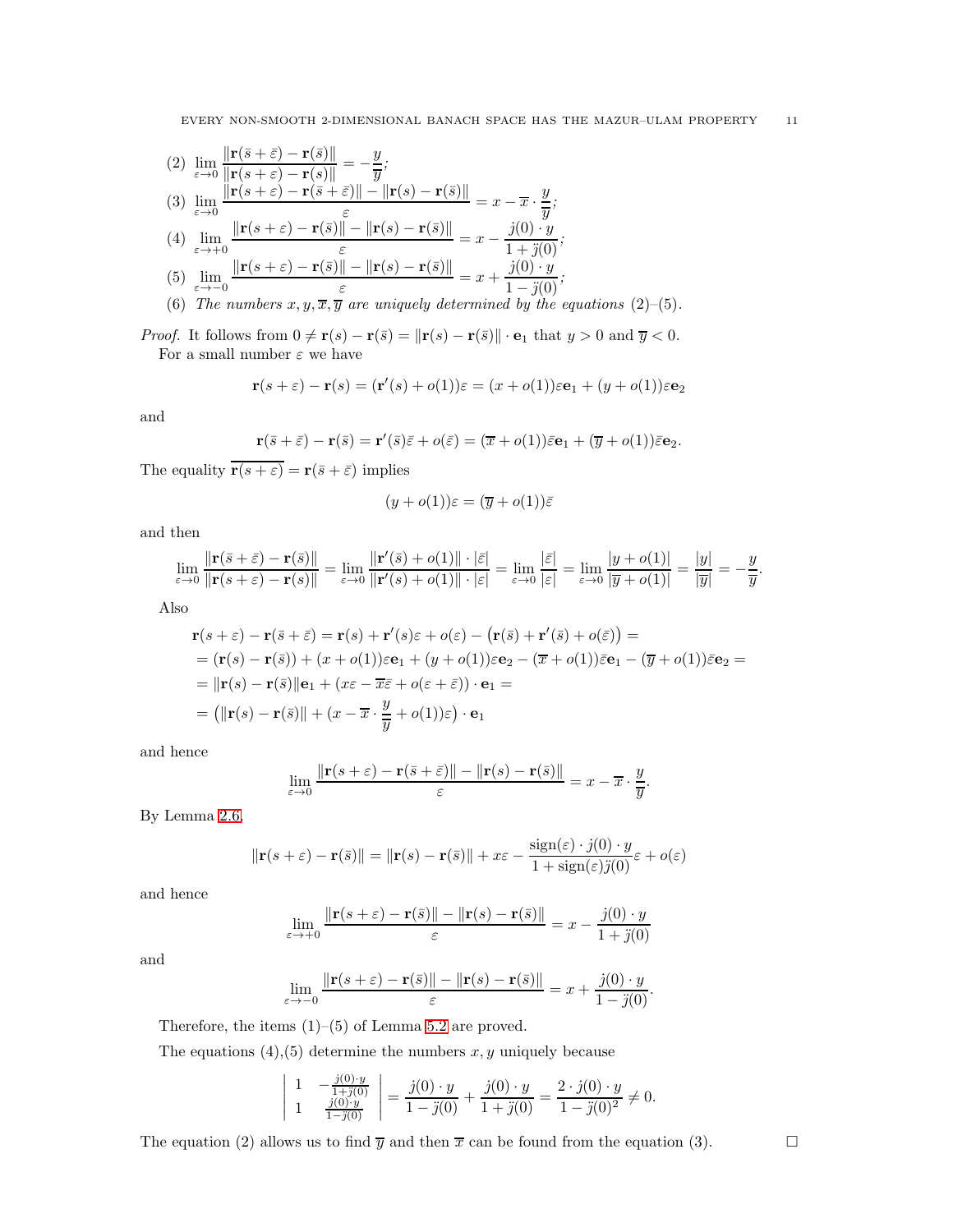# 6. Proof of Theorem [1.4](#page-1-0)

Given any non-smooth 2-dimensional Banach space, we should prove that X has the Mazur– Ulam property. If  $X$  is not strictly convex, then  $X$  has the Mazur–Ulam property by Theorem [1.3.](#page-0-1) If the sphere  $S_X$  contains more that two non-smooth points, then X has the Mazur–Ulam property by Propositions [4.2](#page-6-0) and [4.7.](#page-8-0) So, we assume that X is strictly convex and  $S_X$  contains exactly two non-smooth points. Let  $e_1$  be one of them. Then  $-e_1$  is the other non-smooth point of X.

Take any vector  $\mathbf{e}_2 \in X \setminus (\mathbb{R} \cdot \mathbf{e}_1)$  and consider the natural parameterization  $\mathbf{r} : \mathbb{R} \to X$  of the 2-based Banach space  $(X, e_1, e_2)$ . Since  $e_1$  is a non-smooth point of  $S_X$ , the one-sided derivatives  $\mathbf{r}'_{-}(0)$  and  $\mathbf{r}'_{+}(0)$  are distinct. Replacing the vector  $\mathbf{e}_2$  by  $\mathbf{r}'_{\pm}(0)$ , we can assume that  $\mathbf{e}_2 = \mathbf{r}'_{\pm}(0)$ . Let  $L = \min\{s \in [0, \infty) : \mathbf{r}(s) = -\mathbf{e}_1\}$  be the half-length of the sphere  $S_X$ , and  $\check{S}_X = \mathbf{r}([0, L])$  be the upper half-sphere of X. By Lemmas [2.2\(](#page-2-1)5) and [2.3,](#page-2-2) the restriction  $\mathbf{r}\upharpoonright_{[0,L]}:[0,L]\to \check{S}_X$  in an isometry of [0, L] onto the half-sphere  $\check{S}_X$  endowed with the intrinsic metric.

To show that the space X has the Mazur–Ulam property, fix any bijective isometry  $f: S_X \to S_Y$ of  $S_X$  onto the unit sphere of an arbitary Banach space Y. It is clear that the space Y is 2-dimensional. Lemma [3.1](#page-5-0) implies that  $\tilde{\mathbf{e}}_1 = f(\mathbf{e}_1)$  and  $-\tilde{\mathbf{e}}_1$  are unique non-smooth points of the sphere  $S_Y$ . Repeating the above argument, we can find a vector  $\tilde{e}_2 \in Y \setminus (\mathbb{R} \cdot \tilde{e}_1)$  such that for the natural parameterization  $\tilde{\mathbf{r}} : \mathbb{R} \to Y$  of the 2-based Banach space  $(Y, \tilde{\mathbf{e}}_1, \tilde{\mathbf{e}}_2)$  we have  $\tilde{\mathbf{r}}'_{\pm}(0) = \tilde{\mathbf{e}}_2$ . Replacing  $\tilde{\mathbf{e}}_2$  by  $-\tilde{\mathbf{e}}_2$  we can additionally assume that  $\tilde{\mathbf{r}}(\varepsilon) \in f(S_X)$  for small positive numbers  $\varepsilon$ .

Then  $f(\breve{S}_X)$  coincides with the half-sphere  $\breve{S}_Y$  of the 2-based Banach space  $(Y, \tilde{e_1}, \tilde{e_2})$ . Since  $\breve{S}_X$  is isometric to  $\breve{S}_Y$ , the spheres  $S_X$  and  $S_Y$  have the same half-length. By Lemma [2.3,](#page-2-2) the restriction  $\tilde{\mathbf{r}}|_{[0,L]} : [0,L] \to \tilde{S}_Y$  is an isometry of  $[0,L]$  onto the half-sphere  $\check{S}_Y$  endowed with the intrinsic metric. The isometry  $f\upharpoonright_{\breve{S}_X}: \breve{S}_X \to \breve{S}_Y$  remains an isometry with respect to the intrinsic metrics on the half-spheres. Then  $(\tilde{\mathbf{r}}|_{[0,L]})^{-1} \circ f \circ \mathbf{r} \upharpoonright_{[0,L]}$  is an isometry of  $[0,L]$  which does not move zero and hence is an identity map of  $[0, L]$ . Consequently,  $\tilde{\mathbf{r}}(s) = f \circ \mathbf{r}(s)$  for all  $s \in [0, L]$ . Using this fact and Lemma [2.2\(](#page-2-1)1), we can show that  $\tilde{\mathbf{r}}(s) = f \circ \mathbf{r}(s)$  for all  $s \in \mathbb{R}$ .

Let  $I: X \to Y$  be the linear operator such that  $I(e_1) = \tilde{e}_1$  and  $I(e_2) = \tilde{e}_2$ . Applying Proposition [4.2](#page-6-0) and Lemmas [4.6](#page-8-1) and [5.1,](#page-9-1) we can show that the spheres  $S_X$  and  $S_Y$  have the same radial and tangential jumps  $j(0)$  and  $j(0)$ . Lemma [5.2](#page-9-0) implies that  $I(\mathbf{r}'(s)) = \tilde{\mathbf{r}}'(s)$  for every  $s \in (0,L)$  with  $\mathbf{r}(s) \neq \mathbf{r}(s)$ . Since X is strictly convex, the set  $\{s \in [0,L] : \mathbf{r}(s) = \mathbf{r}(s)\}\$ is a singleton. Now the continuity of the functions **r'** and **r̃'** on  $(0, L)$  implies that  $I(\mathbf{r}'(s)) = \tilde{\mathbf{r}}'(s)$ for all  $s \in (0, L)$ . Since **r** is continuously differentiable on [0, L], for every  $s \in [0, L]$  we have  $\mathbf{r}(s) = \mathbf{r}(0) + \int_0^s \mathbf{r}'(t) dt$  and hence

$$
I(\mathbf{r}(s)) = I(\mathbf{r}(0)) + \int_0^s I(\mathbf{r}'(t)) dt = \tilde{\mathbf{r}}(0) + \int_0^s \tilde{\mathbf{r}}'(t) dt = \tilde{\mathbf{r}}(s) = f \circ \mathbf{r}(s).
$$

By Lemmas [4.6](#page-8-1) and  $2.2(1)$ ,

$$
I(\mathbf{r}(s+L)) = I(-\mathbf{r}(s)) = -I(\mathbf{r}(s)) = -f(\mathbf{r}(s)) = f(-\mathbf{r}(s)) = f(\mathbf{r}(s+L))
$$

for every  $s \in [0, L]$  and hence  $I \circ \mathbf{r} \upharpoonright_{[L, 2L]} = \tilde{\mathbf{r}} \upharpoonright_{[L, 2L]}$ . Therefore, I is a linear operator extending the isometry f. The equality  $I(S_X) = S_Y$  implies  $I(B_X) = B_Y$ , which means that I is a linear isometry of the Banach spaces  $X, Y$ .

#### **ACKNOWLEDGEMENTS**

The second author has been partially supported by Junta de Extremadura programs GR-15152 and IB-16056 and DGICYT projects MTM2016-76958-C2-1-P and PID2019-103961GB-C21 (Spain).